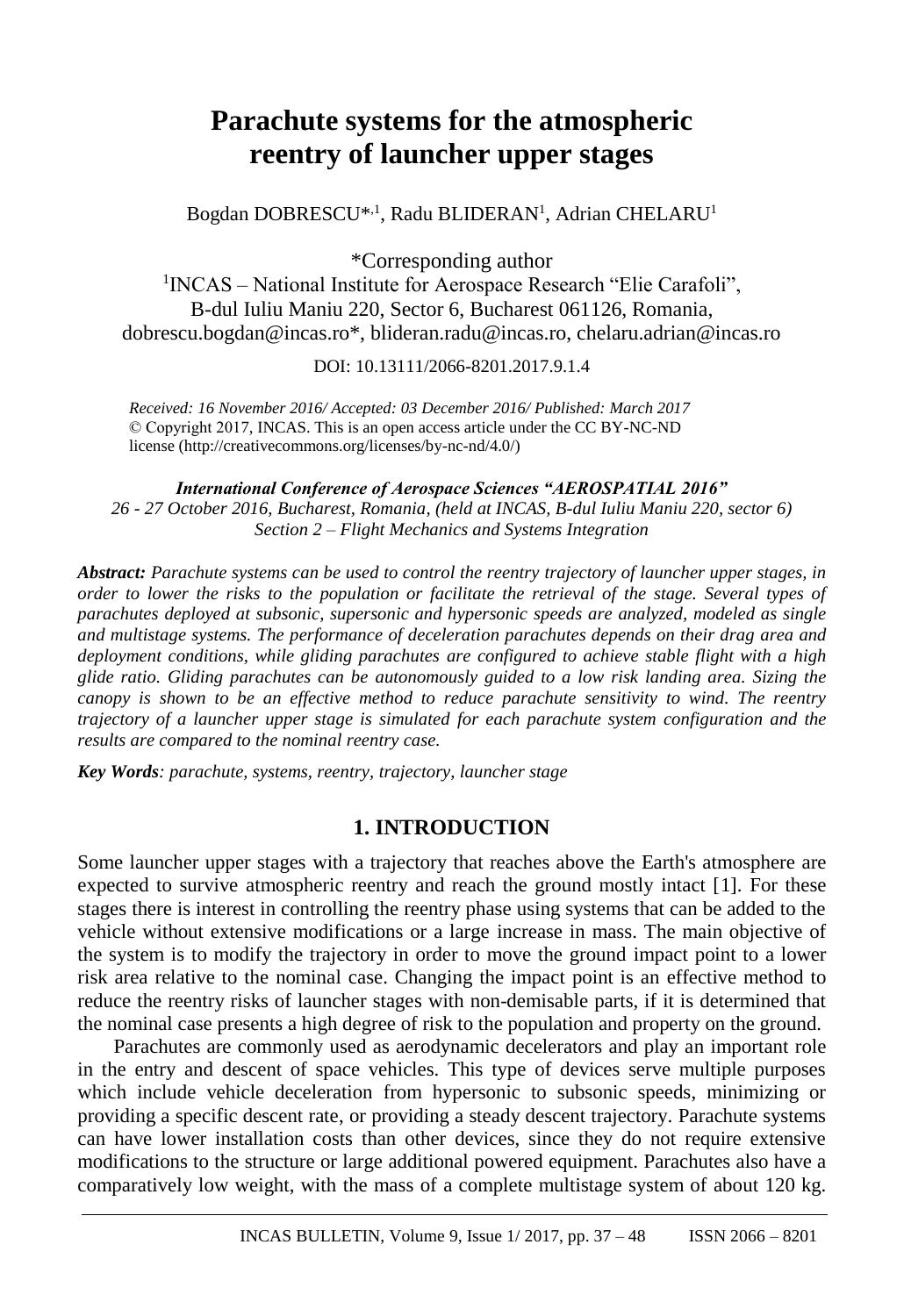This paper presents an analysis of the performance of three types of parachute systems for the control of the reentry phase, deployed at subsonic, supersonic and hypersonic speeds, modeled as single and multistage systems.

## **2. DECELERATION PARACHUTE SYSTEMS**

The use of a deceleration parachute is a simple and cost effective method to reduce the speed and change the ground impact point of the stage during reentry. The efficiency of this approach depends on the parachute characteristics (drag area and deployment speed), but also on the payload mass and trajectory profile. Using a deceleration parachute will greatly increase the aerodynamic forces acting on the payload (the launcher stage), resulting in a shorter trajectory and moving the impact point uprange relative to the nominal case. This type of parachute can be used as a standalone system or in combination with a gliding parachute, which will be discussed in the following section.

The reentry trajectory analysis of the launcher stage with a deceleration parachute is based on a three degrees of freedom model, which describes the motion of the payload joined by a massless rigid link to a massless parachute, the link being pin-joined at its attachment points to the payload. The axisymmetric deceleration parachutes are modeled by their drag force  $D_p$  and parachute oscillations about the direction of flow are considered negligible. Since the parachute mass is very small compared to its drag force, the tension force in the link to the payload can be approximated with  $D_p$  [2], [3], [4]. The external aerodynamic and gravitational forces acting on the launcher stage with a deceleration parachute, flying on a ballistic (non-lifting) trajectory are represented in Figure 1.



Figure 1 - Forces acting on the stage with deceleration parachute

Due to the low center of gravity of the launcher stage, the reentry occurs in a position with the engine nozzle in front, which can be considered as the zero angle of attack for reentry flight. The aerodynamic data for the reentering stage used in this paper correspond to Zefiro9, the third stage of the Vega launcher. The drag, lift and pitching moment coefficients were determined with a CFD analysis of the stage geometry, at Mach numbers from 0.3 to 5, and are in accordance with other CFD studies of the same vehicle for hypersonic speeds [5]. The stage is axially symmetric and an analysis of the moment as a function of attack angle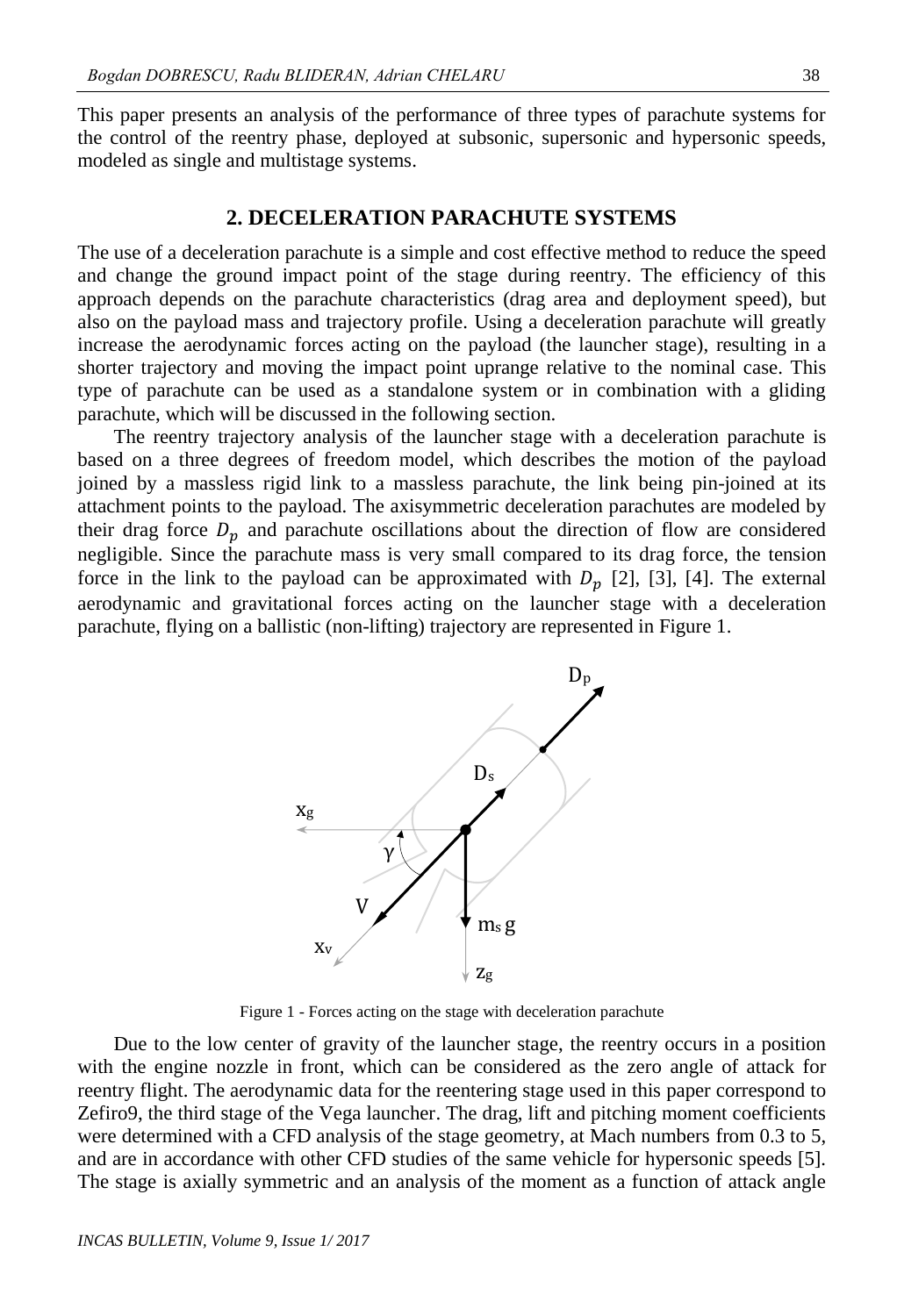indicates two points of unstable equilibrium at  $0^{\circ}$  and  $180^{\circ}$  and two statically stable points at small positive and negative angles of attack. For the trajectory simulations in this paper, a ballistic reentry was assumed with the mean angle of attack of  $0^{\circ}$  and the drag coefficients corresponding to the position of stable equilibrium, as a function of Mach number.

The equations of translational motion for the launcher stage reentering Earth's atmosphere, rigidly linked to a deceleration parachute of negligible mass, expressed in the trajectory reference frame using spherical position and velocity components, in the case of a ballistic reentry without aerodynamic lift or side forces, can be written [6], [7], [8]:

$$
\dot{V} = -\frac{D_p}{m_s} - \frac{D_s}{m_s} - g_r s \gamma - g_\delta c \gamma c \chi + \Omega^2 r c \delta (s \gamma c \delta - c \gamma s \delta c \chi)
$$
 (1)

$$
V \dot{\gamma} = g_r c \gamma + g_\delta s \gamma c \chi + \Omega^2 r c \delta(c \gamma c \delta - s \gamma s \delta c \chi) + 2\Omega V c \delta s \chi + \frac{V^2}{r} c \gamma
$$
 (2)

$$
V \, c\gamma \, \dot{\chi} = g_{\delta} s\chi + \Omega^2 r \, c\delta \, s\delta \, c\chi + 2\Omega V (c\gamma \, s\delta - s\gamma \, c\delta \, c\chi) + \frac{V^2}{r} c^2 \gamma \, t\delta \, s\chi \tag{3}
$$

where  $D_s$  and  $D_p$  are the drag forces acting on the stage and the parachute;  $g_r$  and  $g_\delta$  are the radial and tangential components of the gravitational acceleration;  $m<sub>s</sub>$  is the stage mass, which is assumed constant after parachute deployment; *V* is the stage speed with respect to the surface of the Earth; *r* is the distance from the center of the Earth to the CoG of the stage;  $\gamma$  is the flightpath angle between *V* and the local horizontal plane, which is negative when *V* is oriented below the local horizon;  $\chi$  is the heading angle which defines the projection of *V* in the local horizontal plane with respect to the local north, which is positive to the east;  $\Omega$  is the rotational rate of the Earth and  $\delta$  is the local latitude; the sine, cosine and tangent functions have been abbreviated with s, c and t*.*

For the simulation of the stage reentry with a large supersonic deceleration parachute a model of the Viking Lander parachute was used. This parachute has been extensively tested in three Mach regimes (subsonic, transonic and supersonic), both in the wind tunnel and with multiple airdrops, and it has been found to meet all requirements for planetary reentry. The nominal diameter of the parachute is  $D_p = 16.15$  m, with a reference area of  $S_p = (\pi/4)D_p^2 =$ 204.96 m<sup>2</sup> and the mass of the parachute is  $m_p = 44$  kg. The parachute was tested at a maximum deployment speed of Mach 2.2 and an altitude of 43 km. Figure 2 (left) shows the variation of the Viking parachute drag coefficient with Mach number [9], which represents an average of measurements from flight data, in the wake of a blunt forebody.



Figure 2 - Viking parachute (left) and ballute (right) drag coefficient with Mach number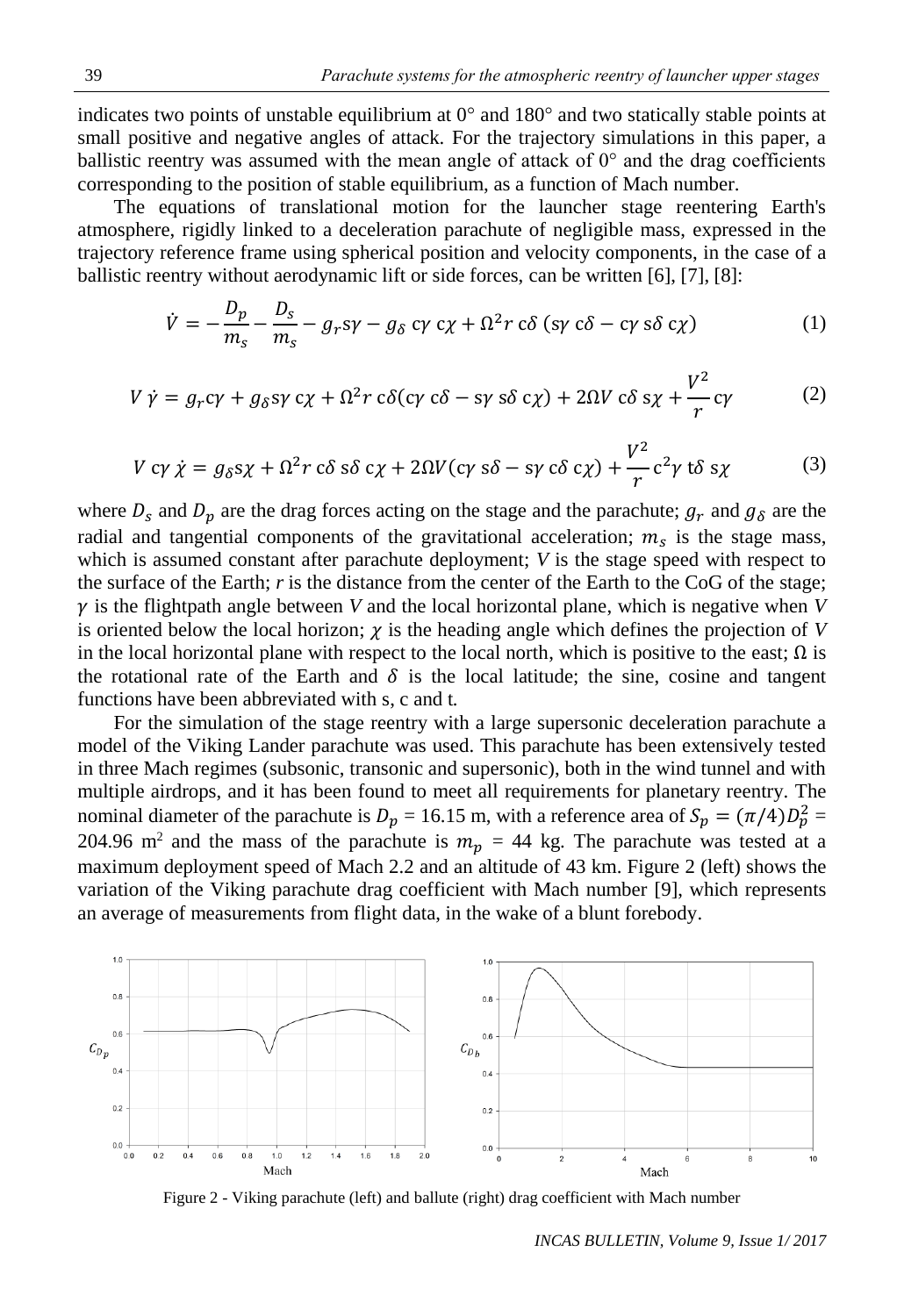The simulation of the reentry with a hypersonic trailing isotensoid decelerator, also known as a ballute, used a model of a ballute which was developed by the Goodyear Aerospace Corporation for the ADDPEP Program, which has been successfully tested in the wind tunnel and in airdrops, at speeds of up to Mach 10 and altitudes up to 64 km. The shape and structure of the ballute are based on multiple requirements, which include obtaining a positive and nearly uniform stress structure (isotensoid), increasing the aerodynamic stability of the payload and minimizing weight. The nominal diameter of the ballute is  $D_b = 1.52$  m, with the reference area taken as the projected area,  $S_b = (\pi/4)D_b^2 = 1.814 \text{ m}^2$ , and the total mass of the ballute is  $m_h = 9$  kg. Figure 2 (right) shows the variation of the ballute drag coefficient with Mach number [10], [11], which represents an average of measurements from multiple sources, in the wake of a blunt forebody.

#### **3. GLIDING PARACHUTE SYSTEMS**

A more effective and versatile approach to controlling the reentry trajectory of the stage is to use a gliding parachute, also known as a ram-air parachute. The development of ram-air parachutes has seen significant technological advancements in recent years, with payload capacities of up to 19.000 kg being successfully tested [12], which makes feasible the controlled descent and even recovery of launcher stages with a single parachute. For the control of the reentry phase, a gliding parachute is used to achieve a longer steady gliding flight, which will move the impact point further downrange. Ram-air parachutes can also be fitted with guidance and control systems, enabling them to have more control over the impact point location by steering to a lower risk landing area. Achieving a longer horizontal range depends on deploying the gliding parachute at higher altitudes and configuring the system to fly at a high *L / D* ratio (glide ratio).

Since the maximum deployment speed of ram-air parachutes is relatively low, around 150 knots or 77 m/s, for reentry where the initial speeds are high, the range of this type of parachute is greatly increased when used as a second stage in conjunction with a deceleration parachute such as those presented in section 2. In this case the deceleration parachutes are deployed first in order to lower the system speed, then once the speed has dropped below the required value the deceleration parachute is released and the gliding parachute is deployed.

The analysis of the gliding parachute system is based on a three degrees of freedom model, which describes the translational and rotational motion of the parachute joined by a rigid link to the payload. Gliding is a steady state flight which, if the system is flying in still air (without winds), results in a steady descent with a total speed  $V$  and a glide (flightpath) angle  $\gamma$ . The forces acting on the system in steady gliding flight can be expressed in a horizontal reference frame [2], [13], [14]:

$$
(L_c + L_l + L_s) \sin \gamma - (D_c + D_l + D_s) \cos \gamma = 0 \tag{4}
$$

$$
(m_s + m_c)g - (L_c + L_l + L_s)\cos\gamma - (D_c + D_l + D_s)\sin\gamma = 0
$$
\n(5)

where  $L_c + L_l + L_s = L$  is the total lift force and  $D_c + D_l + D_s = D$  is the total drag force of the system, with subscripts  $c, l$  and  $s$  denoting forces acting on the canopy, suspension lines and payload (stage);  $m_s + m_c = M$  is the total system mass, with  $m_s$  and  $m_c$  being the masses of the payload and canopy. For steady gliding flight the resultant aerodynamic force of the system is oriented vertically,  $F = \sqrt{L^2 + D^2} = L \cos \gamma + D \sin \gamma$ . Figure 3 shows the forces and moments acting on the parachute system.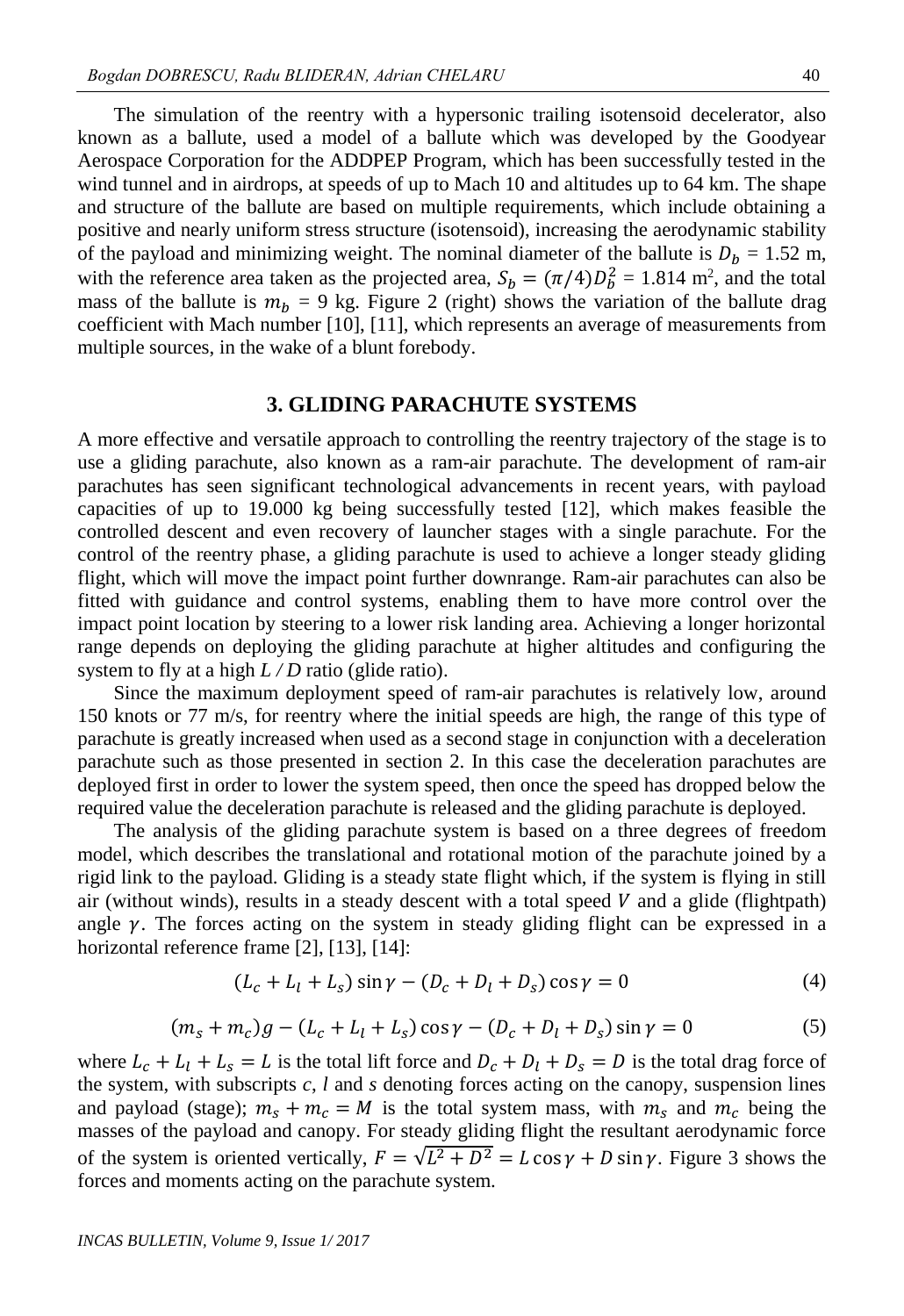

Figure 3 - Forces and moments acting on the stage with gliding parachute

In Figure 3  $x_g$  and  $z_g$  are the horizontal and vertical axes, with  $z_g$  oriented along the local vertical;  $x<sub>b</sub>$  and  $z<sub>b</sub>$  are the payload axes, with  $z<sub>b</sub>$  oriented from the canopy CoG to the payload; and  $x_c$  is the canopy axis which defines the attitude of the canopy relative to the airspeed.

The glide angle of the parachute system can be expressed from equation (4)

$$
\frac{1}{\tan \gamma} = \frac{L}{D} = \frac{C_L}{C_D} \tag{6}
$$

where  $C_L$  and  $C_D$  are the total lift and drag coefficients of the system. The airspeed of the system in steady gliding flight results from equation (5)

$$
V = \left[\frac{2}{\rho} \cdot \frac{Mg}{S_p} \cdot \frac{1}{(C_L^2 + C_D^2)^{0.5}}\right]^{0.5}
$$
 (7)

The horizontal and vertical components of the airspeed have the expression

$$
u = V \cos \gamma \qquad \qquad w = V \sin \gamma \tag{8}
$$

The horizontal range of the system in still air can be expressed in relation to the deployment altitude of the parachute  $H_d$ 

$$
R_h = H_d / \tan \gamma \tag{9}
$$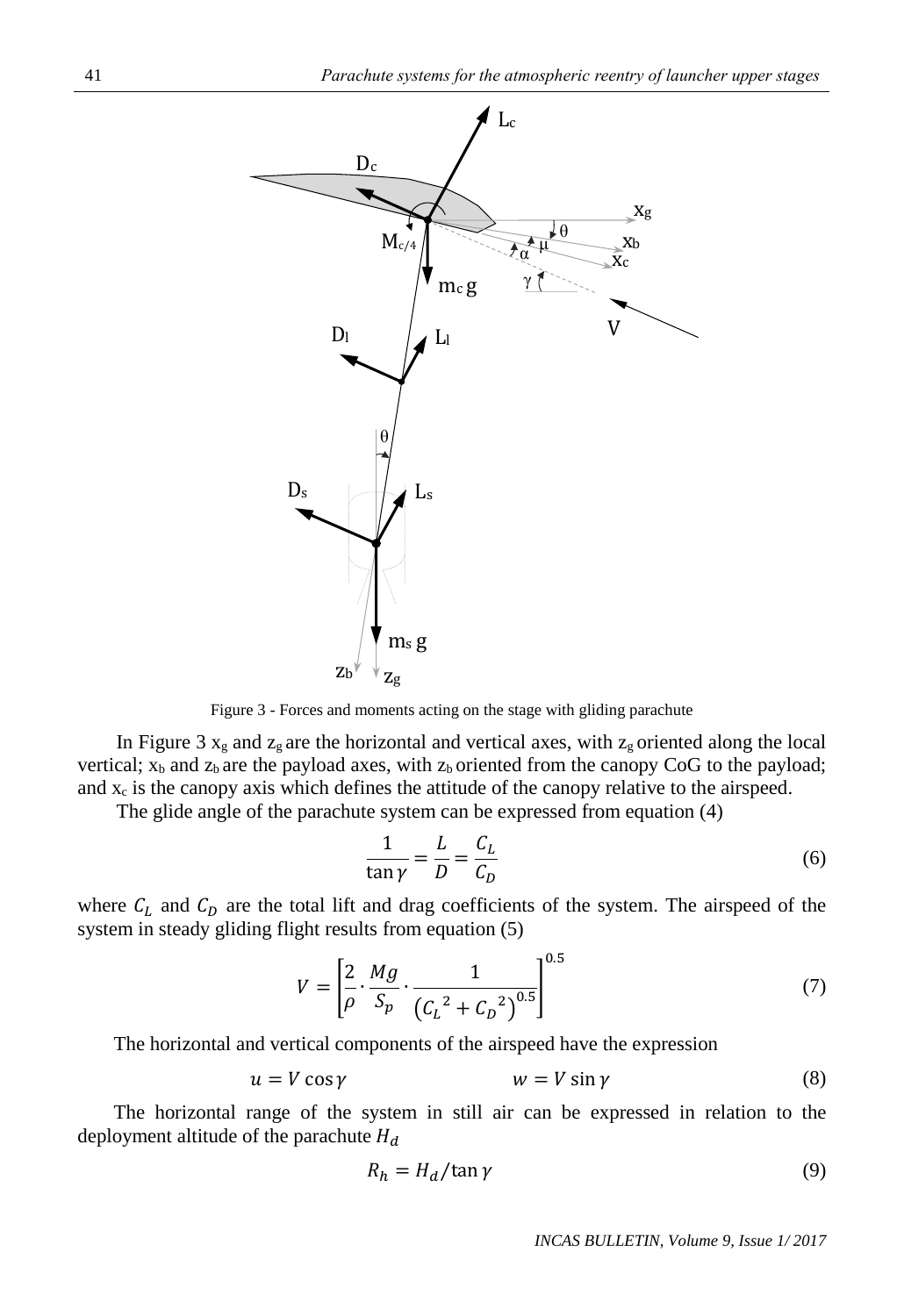Equation (6) shows that in still air, the glide angle and the horizontal range of the parachute system for a given altitude loss are a function only of the system glide ratio *L / D,* while equation (7) indicates that the speed depends on system mass, canopy area, altitude, as well as the aerodynamic characteristics of the system.

Figure 4 shows the lift, drag and pitching moment coefficients of a ram-air canopy with an aspect ratio of  $A = 2.5$  and  $S_p = 300$  m<sup>2</sup> [14], for angles of attack of  $\alpha = 0^{\circ}$  ... 10°.



Figure 4 - Lift, drag and pitching moment coefficients of a ram-air canopy

Assuming the parachute system is rigid and that the canopy CoG is located at the quarter chord point, the total pitching moment coefficient of the system about the quarter chord point of the canopy, as shown in Figure 3, can be expressed [14], [15]:

$$
C_M = C_{M_C/4} + \frac{R}{c} \left[ \left( C_{L_S} + \frac{1}{2} C_{L_l} \right) \sin(\alpha + \mu) - \left( C_{D_S} + \frac{1}{2} C_{D_l} \right) \cos(\alpha + \mu) \right] + C_{M_g} \tag{10}
$$

where  $C_{M_C/4}$  is the aerodynamic pitching moment coefficient of the canopy about the quarter chord point;  $C_{L_s}$  and  $C_{D_s}$  are the stage lift and drag coefficients expressed using the reference area of the canopy,  $S_p$ ;  $C_{L_l}$  and  $C_{D_l}$  are the lift and drag coefficients of the parachute lines,  $C_{D_l} = \frac{[ndR\cos^3(\alpha + \mu)]}{S_p}$  and  $C_{L_l} = \frac{[ndR\cos^2(\alpha + \mu)\sin(\alpha + \mu)]}{S_p}$ , expressed in terms of the number of lines, *n*, and line diameter, *d*; *R* is the distance from the quarter chord point to the payload, along the  $z_b$  axis; *c* is the wing chord and *b* is the wing span;  $\mu$  is the canopy rigging angle between the payload and canopy axes;  $C_{M_g}$  is the moment coefficient of the payload weight about the quarter chord point,  $C_{M_g} = (m_s g R \sin \theta) / (0.5 \rho V^2 S_p c;$  and  $\theta$  is the pitch angle between the payload and horizontal axes, so that

$$
\theta = \gamma - \alpha - \mu \tag{11}
$$

For the analysis of the system configuration, both the glide and pitch angles have been chosen positive below the horizon (see Figure 3), with the payload weight  $m_{\rm s}g$  generating a positive pitching moment about the quarter chord point for a positive pitch angle.

#### **4. GLIDING PARACHUTE PERFORMANCE**

The gliding parachute system can be configured to fly at a high *L / D* ratio by rigging the canopy, i.e. by positioning the payload such that the equilibrium attitude of the system is at the desired angle of attack. The parachute is in stable equilibrium when the sum of all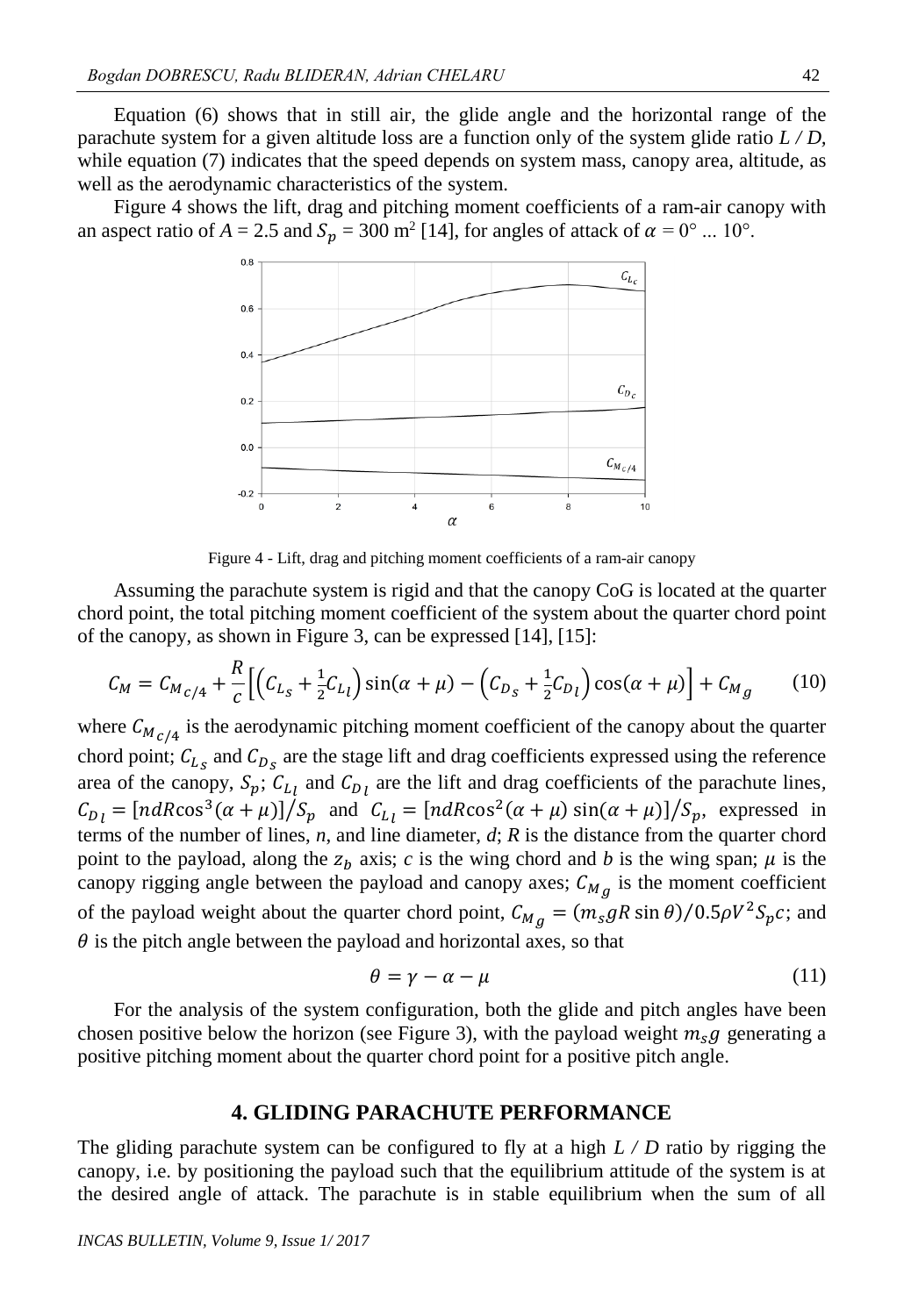pitching moments is zero ( $C_M = 0$ ) and the slope of the pitching moment curve is negative  $(dC_M/d\alpha < 0)$ . Using pitching moment data for the canopy presented in Figure 4 and solving equation (10) for the system parameters  $R/b = 0.6$ ,  $m_s = 1383$  kg,  $m_c = 60$  kg,  $n = 270$ ,  $d = 25$  mm,  $C_{D_s} = 0.03$  and  $C_{L_s} = 0$ , the total pitching moment coefficient of the system was calculated as a function of the angle of attack, for  $\mu = I^{\circ}...I0^{\circ}$ . Values for which  $C_M = 0$  define configurations in which the system achieves stable gliding flight. The variation of the system  $L/D$  ratio with the angle of attack is calculated for the most useful rigging angles of  $\mu = 1^{\circ}...5^{\circ}$ . Figure 5 presents the variation of the moment coefficient  $C_M$ (left scale) and the  $L/D$  ratio of the system (right scale), with the attack and rigging angles.



Figure 5 - Variation of  $C_M$  (left scale) and  $L/D$  (right scale) with the attack and rigging angles

An analysis of the possible  $L / D$  ratios in Figure 5 at equilibrium configurations indicates that good performances can be obtained by rigging the parachute with  $\mu = 1^{\circ}$ . In this case, the parachute will fly at an angle of attack of  $\alpha = 5.25^{\circ}$  resulting in an *L* / *D* ratio of 3.18, with a speed of  $V_0 = 10.69$  m/s at sea level. The total lift and drag coefficients of the system in this configuration are  $C_L = 0.642$  and  $C_D = 0.202$ , calculated using the reference area of the canopy  $S_p = 300$  m<sup>2</sup>.

Ram-air parachutes can be fitted with automatic guidance and control systems and used as autonomous precision aerial delivery systems (PADS). PADS have the capability to change course by executing turn maneuvers with achievable turn rates of up to 10°/s, making them a good solution to control the trajectory during the final subsonic flight phase by maintaining a course to a low risk landing area. Since the turn radius is small, assuming no wind the system can deliver the payload anywhere in a circular area centered on the point of deployment, with the maximum horizontal range (maneuvering radius)  $R<sub>h</sub>$  from the center.

During practical missions however there is usually some wind present in the area where the parachute is flying. Some areas have prevailing wind directions which may be taken into account in the mission planning stage. If the mission has a desired landing area for the stage situated along a course  $\psi_c$  relative to the current position, then assuming a horizontal wind with speed  $u_w$  and direction  $\psi_w$  measured from the north, the guided parachute system can maneuver and fly on a heading with a wind correction angle  $\varepsilon$  which will compensate the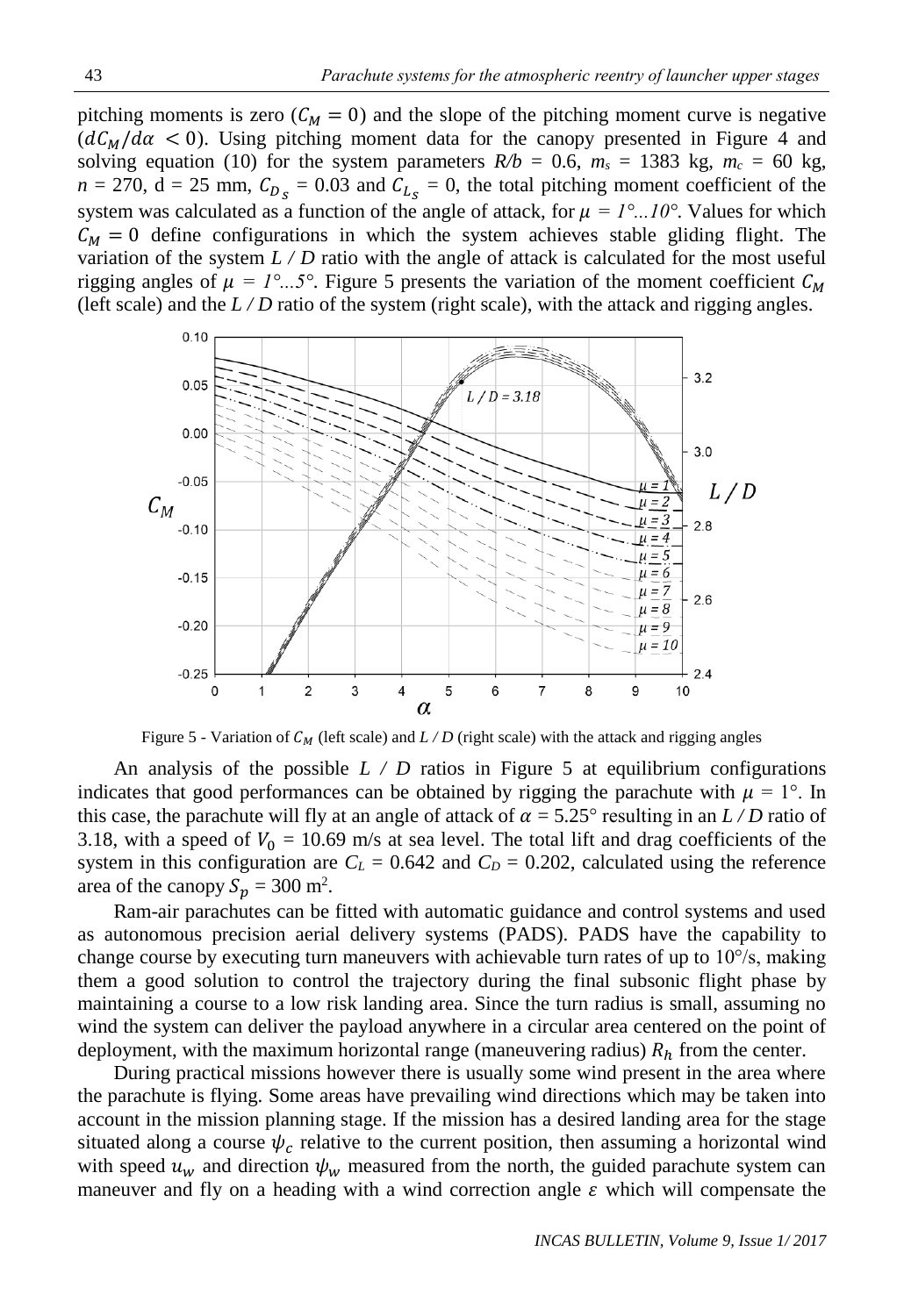deviation from the course  $\psi_c$  caused by the wind. The speed of the system flying on a desired course against the wind is presented in Figure 6.



Figure 6 - Speed of the parachute system

The horizontal groundspeed of the system is given by the vector addition of the airspeed and wind speed (wind triangle),  $u_g = u + u_w$ . The course remains constant if the groundspeed component normal to the course  $\psi_c$  is zero,  $u_{g\perp} = u \sin \varepsilon + u_w \sin(\delta_w) = 0$ , where  $\delta_w = \psi_w - \psi_c$ . The wind correction angle, which can be calculated using sensor data and programmed into an onboard guidance computer, can be expressed

$$
\varepsilon = \arcsin\left[-\frac{u_w}{u}\sin(\delta_w)\right] \tag{12}
$$

The resulting horizontal groundspeed of the parachute system is oriented along  $\psi_c$ ,  $u_g =$  $u \cos \varepsilon + u_w \cos \delta_w$ . For the system to be able to fly on the desired course  $\psi_c$  at all altitudes against a wind with the speed  $u_w$  and direction  $\delta_w$ , the system's horizontal airspeed must be higher than the speed of the wind along  $\psi_c$  at sea level

$$
u_0 \cos \varepsilon_0 > -u_w \cos \delta_w \tag{13}
$$

In the most unfavorable case of flying into a headwind ( $\delta_w = 180^\circ$ ) with the speed  $u_w$ , the horizontal groundspeed of the parachute system becomes  $u_g = u - u_w$ . The condition to be able to fly against the headwind at all altitudes is for the system's horizontal airspeed to be higher than the speed of the wind, in which case relation (13) reduces to

$$
u_0 > u_w \tag{14}
$$

The sensitivity of the ram-air parachute performance to wind can be reduced by an appropriate sizing of the canopy, since gliding speed is inversely proportional to the square root of the canopy area, as indicated in equation (7). Ideally the wing loading of the parachute is chosen high enough that the system has some margin over possible winds, but not to the point where deformation of the wing becomes significant. Assuming the parachute system can be rigged to fly with approximately the same  $C_L$  and  $C_D$  coefficients calculated in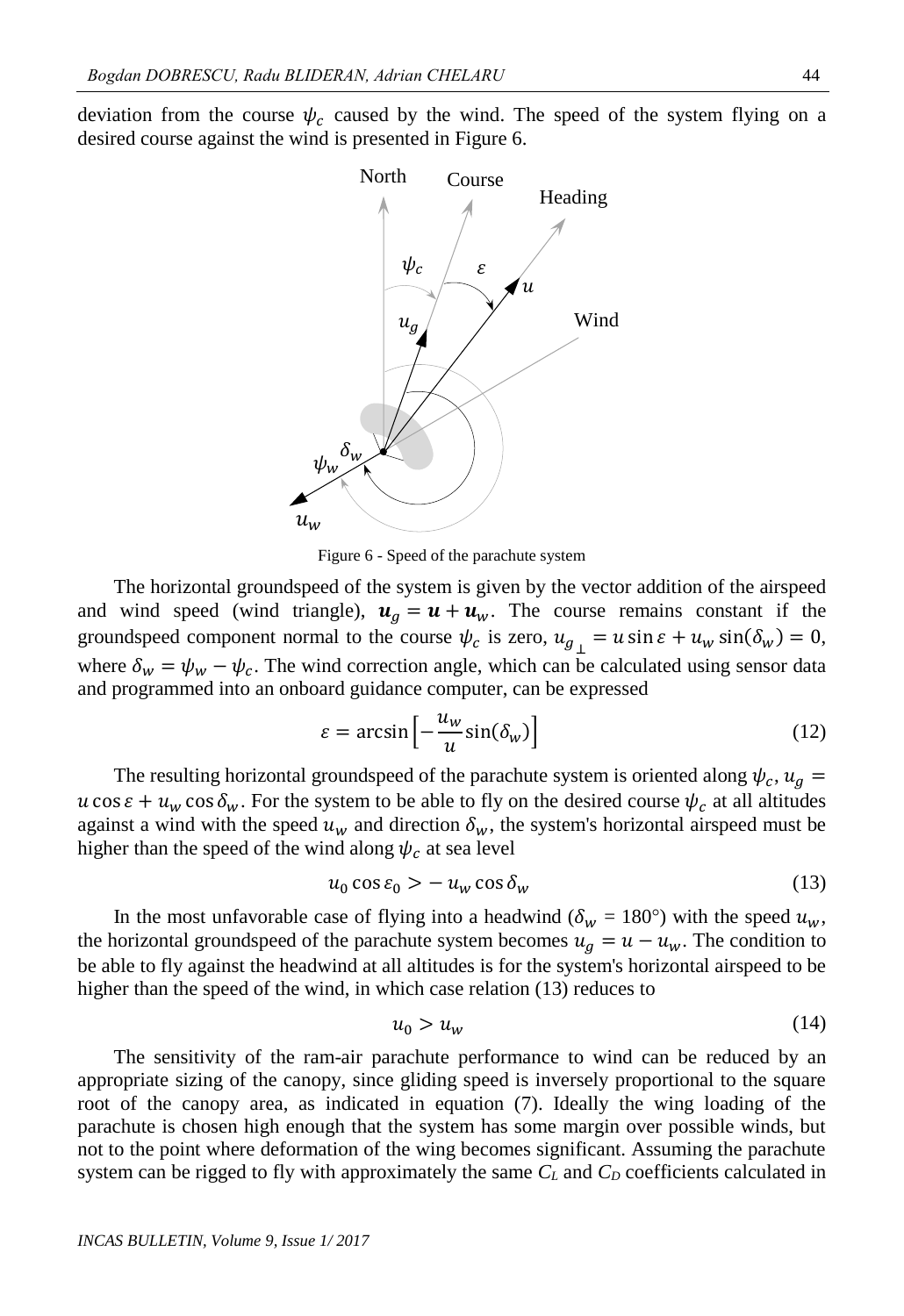section 3 for all canopy sizes, Figure 7 shows the system horizontal airspeed in stable gliding flight at sea level,  $u_0$ , as a function of canopy area and total system mass.



Figure 7 - Variation of horizontal airspeed with canopy area and system mass

A more general analysis of canopy sizing can be done by expressing  $u_0$  as a function of wing loading. Figure 8 shows the variation of  $u_0$  with wing loading, for different  $L/D$  ratios and a total lift coefficient *C<sup>L</sup>* of 0.6 and 0.7 for the parachute system.



Figure 8 - Variation of horizontal airspeed with wing loading and *L / D* ratio

## **5. NUMERICAL SIMULATIONS**

The performance of the parachute systems described in the previous sections was evaluated by numerical simulations of the reentry trajectory of the Zefiro9 launcher stage. In order to show the effectiveness of each type of device in changing the impact point of the stage, four cases were considered with different system configurations, consisting of 1 to 3 stage systems. Each simulation is compared to the nominal reentry case, which represents the original trajectory of the stage, without any parachute systems. All trajectory simulations were performed with the Astos Trajectory Optimization Software, used by the European Space Agency for launch and reentry vehicle trajectory simulation and optimization [16].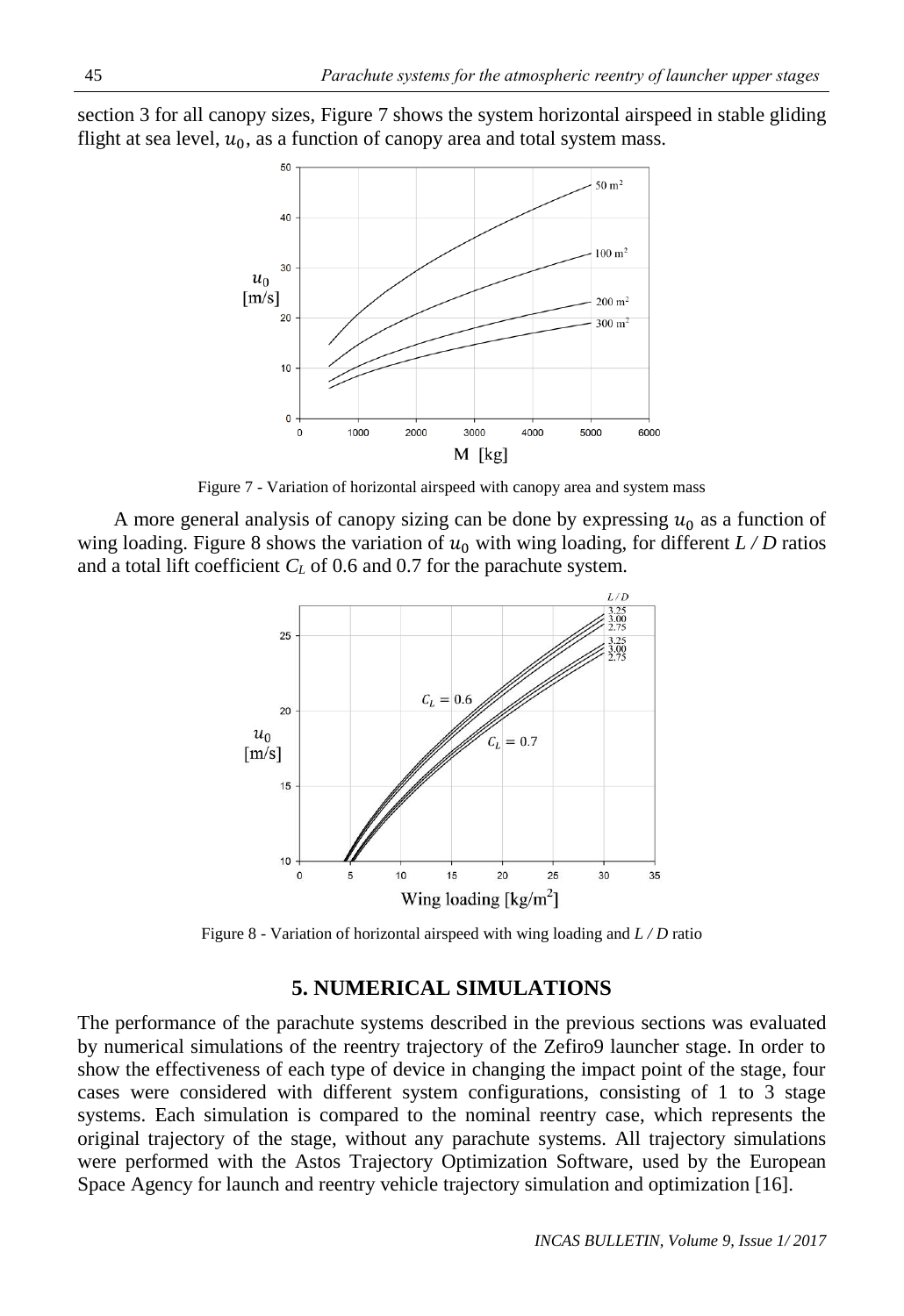The first system configuration consists of the Viking supersonic deceleration parachute (DP), with a deceleration flight phase from deployment at Mach 2.2 until impact. The second configuration represents a 2-stage system which includes the hypersonic textile ballute (TB) and the DP, with two deceleration phases starting with the deployment of each device at Mach 10 and Mach 2.2, respectively. The third configuration represents a 2-stage system which includes the DP and the subsonic ram-air parachute (RAM), with a deceleration phase starting at Mach 2.2 and a gliding phase which starts with the deployment of the RAM at the speed of 77 m/s. The fourth configuration consists of a 3-stage system which includes the TB, DP and RAM, with two deceleration phases and one final gliding phase. Table 1 lists the total mass of the system, the deployment altitudes for each parachute and the change of impact point relative to the nominal case (without parachutes), for each configuration.

| <b>System configuration</b> | <b>Mass</b>      | Deployment altitude (km) |      |            | <b>Impact</b>   |
|-----------------------------|------------------|--------------------------|------|------------|-----------------|
|                             |                  | TB                       | DP   | <b>RAM</b> | point           |
| 1 stage<br>D <sub>P</sub>   | $44 \text{ kg}$  |                          | 23.5 |            | - 6 km          |
| 2 stage<br>$TB + DP$        | $53 \text{ kg}$  | 36.1                     | 24.6 |            | $-7 \text{ km}$ |
| 2 stage<br>$DP + RAM$       | $104 \text{ kg}$ |                          | 22.9 | 22.5       | $+76$ km        |
| 3 stage<br>$TB + DP + RAM$  | $113 \text{ kg}$ | 35.8                     | 24.3 | 23.8       | $+75$ km        |

Table 1 - Parachute system configuration and performance

The simulation results show that the RAM parachute is effective at moving the impact point over significant distances, provided that it is deployed at high altitudes. The DP is very efficient in reducing the speed of the stage, reaching 77 m/s in just six seconds after it is deployed, thus greatly increasing the range of the RAM. The hypersonic TB is inefficient in changing the impact point for this type of payload and trajectory profile, because of its small drag area. The impact point changes for cases 2 and 4, with configurations including the TB, have very small differences to cases 1 and 3 respectively, which have similar configurations but without the TB. Figures 9 and 10 show the system altitude and speed variation with time in cases 1 and 3, from the reentry altitude of 100 km. The solid line represents the current case and the dashed line shows the nominal case trajectory.



Figure 9 - Altitude (left) and speed (right) variation with time for case 1

*INCAS BULLETIN, Volume 9, Issue 1/ 2017*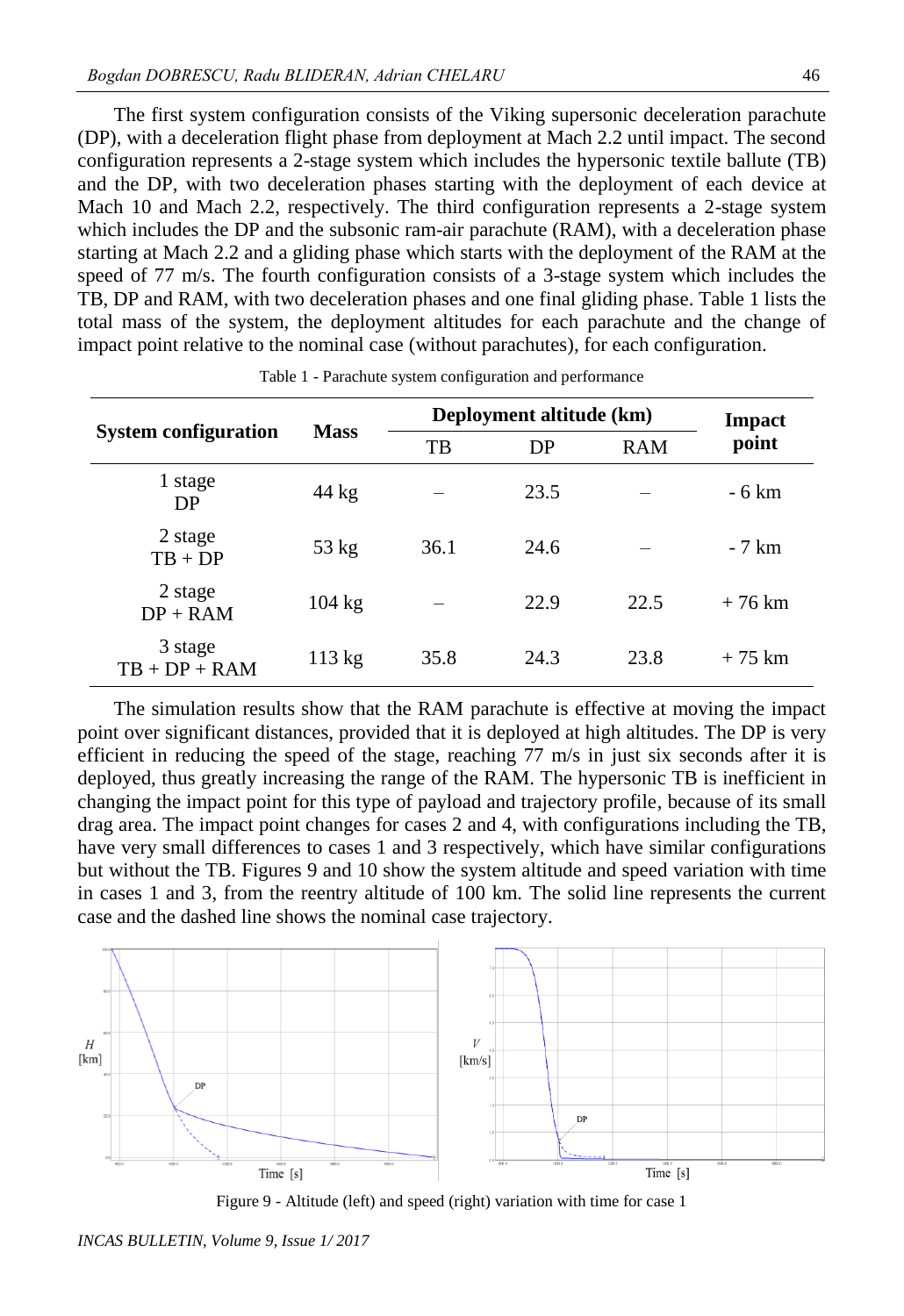



The performance of the gliding ram-air parachute entails further consideration, since initial sizing of the canopy determines the range of the system in the presence of wind. In order to evaluate the influence of wind on the performance of the gliding parachute presented in section 3, the trajectory of the system in case 3 was simulated with headwinds of 5, 7 and 9 m/s. The range of the system in each scenario is compared to the original case without wind, to show the sensitivity to wind for a given canopy size and wing loading.

To assess the effectiveness of reducing the sensitivity to wind of the parachute by sizing the canopy, the trajectory of the system in case 3 was also simulated for a canopy area of 100 m<sup>2</sup>, with headwinds of 5, 7 and 9 m/s. Table 2 shows the system parameters, wind speed and the range of the parachute system in case 3 for each scenario.

| Canopy<br>area    | <b>System</b><br>L/D | <b>Total</b><br>mass | Wing<br>loading      | Wind<br>speed   | <b>System</b><br>range |
|-------------------|----------------------|----------------------|----------------------|-----------------|------------------------|
| $300 \text{ m}^2$ | 3.18                 | 1443 kg              | 4.8 kg/ $m2$         | $0 \text{ m/s}$ | 71.35 km               |
| $300 \text{ m}^2$ | 3.18                 | 1443 kg              | 4.8 kg/ $m^2$        | $5 \text{ m/s}$ | 73 %                   |
| $300 \text{ m}^2$ | 3.18                 | 1443 kg              | 4.8 kg/ $m^2$        | $7 \text{ m/s}$ | 62 %                   |
| $300 \text{ m}^2$ | 3.18                 | 1443 kg              | 4.8 kg/ $m^2$        | $9 \text{ m/s}$ | 51 %                   |
| $100 \text{ m}^2$ | 3.18                 | 1423 kg              | 14.2 $\text{kg/m}^2$ | $5 \text{ m/s}$ | 82 %                   |
| $100 \text{ m}^2$ | 3.18                 | 1423 kg              | 14.2 $\text{kg/m}^2$ | $7 \text{ m/s}$ | 76 %                   |
| $100 \text{ m}^2$ | 3.18                 | $1423$ kg            | 14.2 $\text{kg/m}^2$ | $9 \text{ m/s}$ | 70 %                   |

Table 2 - Ram-air parachute sensitivity to headwind

The simulation results show that wind can have a significant influence on the system range, with a decrease in performance as low as 51% for a parachute with low wing loading in case of a moderate headwind. The simulations with the second canopy show that proper sizing of the canopy relative to the payload weight is an effective method to reduce the wind sensitivity of the ram-air parachute. A wing loading of the parachute of  $14.2 \text{ kg/m}^2$  results in a system range of 50.1 km for the highest moderate headwind of 9 m/s, which represents a performance of 70% compared to the scenario without wind, indicating that wing loadings of  $15 \text{ kg/m}^2$  or higher ensure a margin over low to moderate wind speeds.